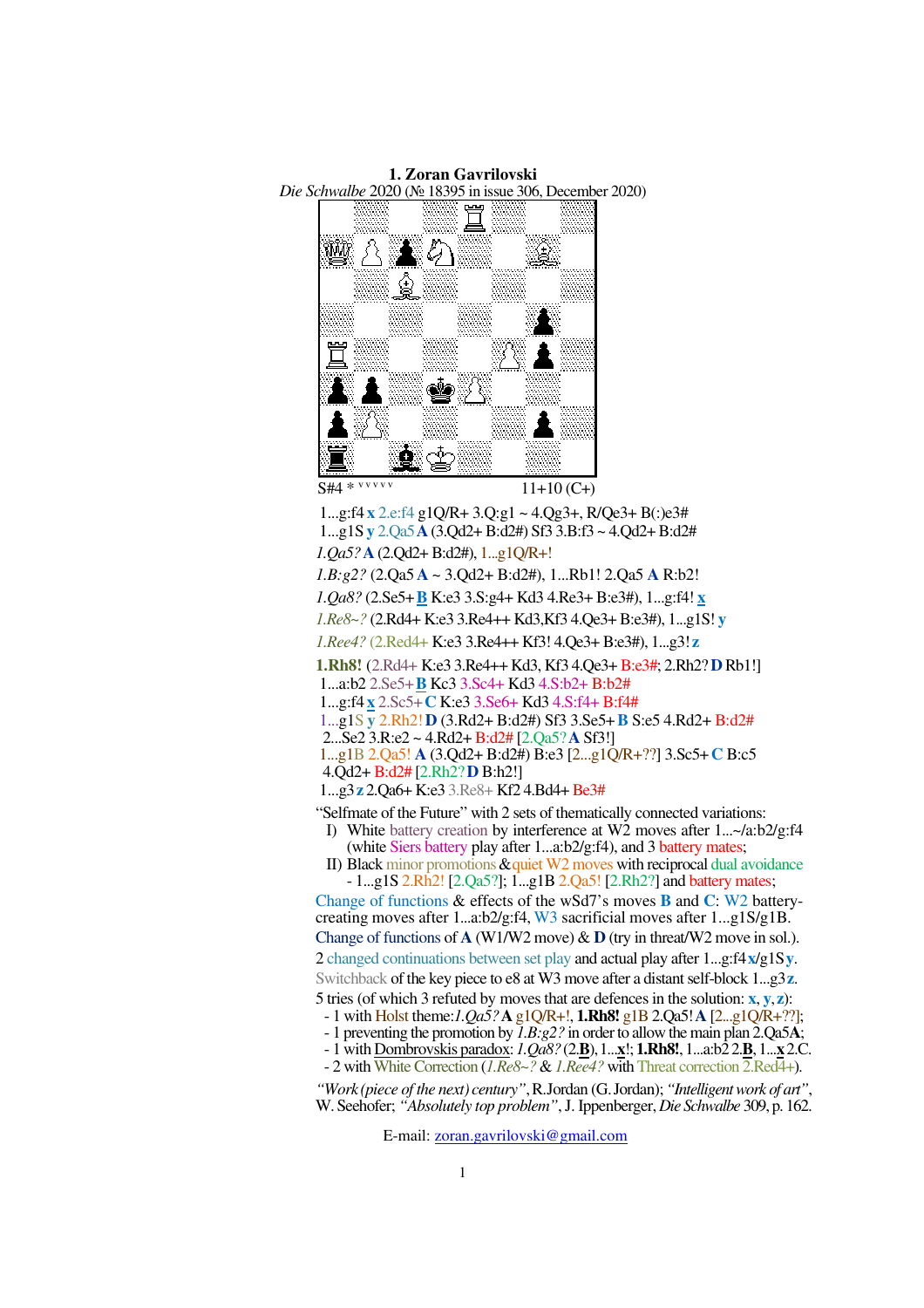

**1.Qe8!** (2.Sc6+ **A** R:c6+ 3.Qe5+**B** B:e5#) 1...Rd5+ 2.Qe5+**B** R:e5 3.Se2+**C** R:e2# 1...B:f3 2.Se2+ **C** B:e2 3.Qe4+ **D** Q:e4# 1...R:b4 2.Qe4+ **D** K:c3 3.R:d3+**E** R:d3# 1...c:b4 2.R:d3+**E** Kc5 3.Qe3+ **F** Rd4# 1...Sg4 2.Qe3+ **F** S:e3 3.Sc6+ **A** R:c6#

Sixfold cycle of white moves with battery play in five variations and four battery mates.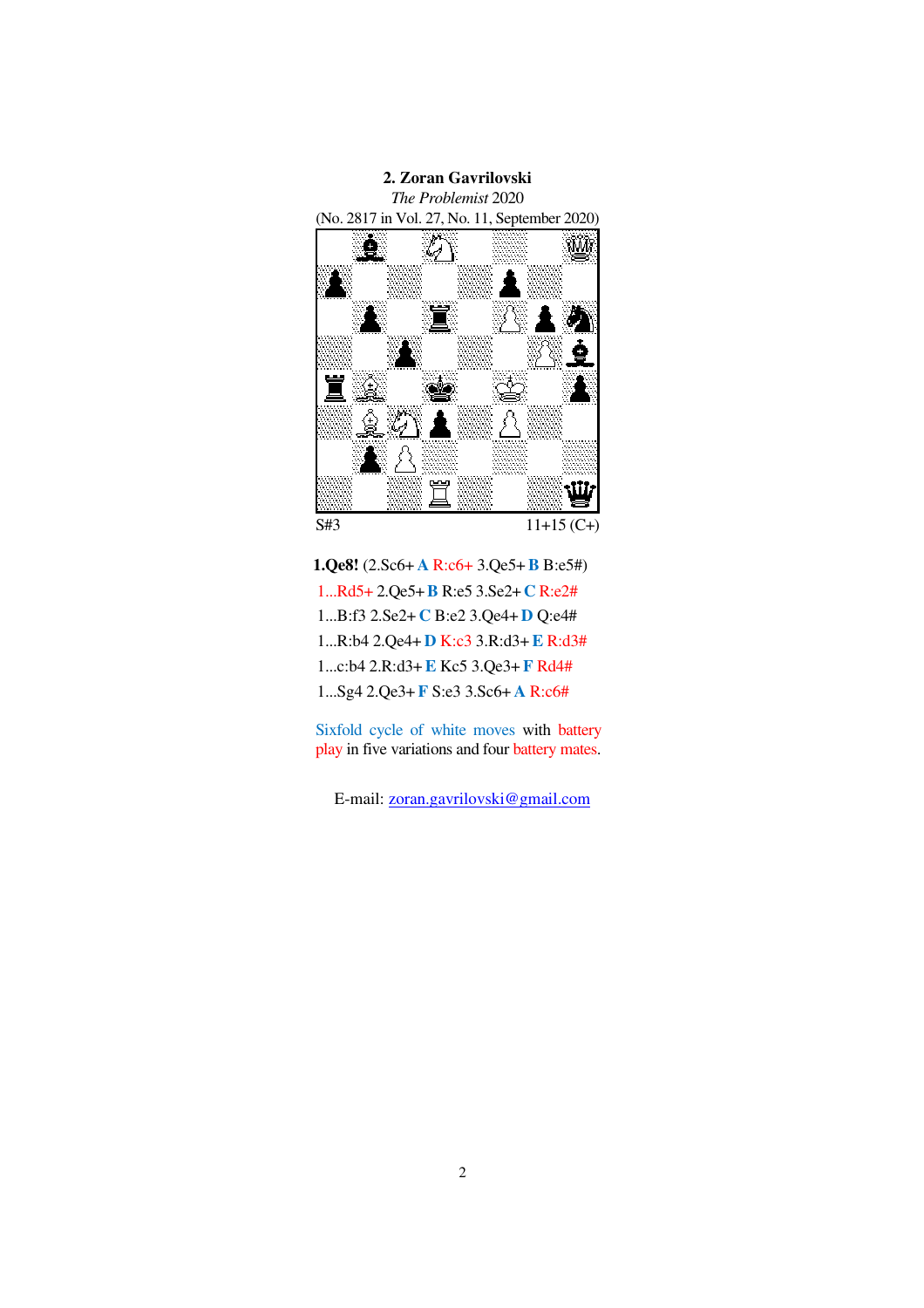**3. Zoran Gavrilovski**





**1.Sb6!** (2.Qe4+ K:e4+ 3.Rd4+**A** B:d4#) 1...Sc7 2.Qf5+ e:f5 3.Re6+**B** K:e6# 1...S:f3 2.Rd4+ **A** Sd6 3.Re4+ K:e4# 1...Ra~ 2.R:e6+**B** K:e6+ 3.Sd4+ B:d4# 1...S:d6,c:d6 2.R:e1+ R:e1 3.Qf4+! [Qe4+?] K:f4# 1...R:f1 2.Rc6+ Sd6 3.Qe4+! [Qf4+?] K:e4#

"A Selfmate of the Future" (Adabashev synthesis) with three pairs of thematically connected variations:

- I) Sacrifice of the wQ at W2 move and (indirect or masked) battery play by the wRd6 at W3 move in the threat and after 1...Sc7;
- II) Direct battery play by the wRd6 at W2 move, passive pinning and unpinning of the wSb3 and forced direct pinning of the bSe8 after 1...S:f3 and 1...Ra~;
- III) Sacrifice of the wQ with reciprocal dual avoidance based on the position of the black h-rook and royal battery mates after 1...S:d6, c:d6 and 1...R:f1;

The play is connected by means of:

- change of functions of the white moves **A** and **B** (W2 or W3 moves) in the threat and 3 variations;
- fourfold active sacrifices of the wQ in the threat and after 1...Sc7/S:d6/R:f1;
- fourfold self-pinning of the bS on d6 or c7 with royal battery mates after1...Sc7/S:f3/S:d6/R:f1.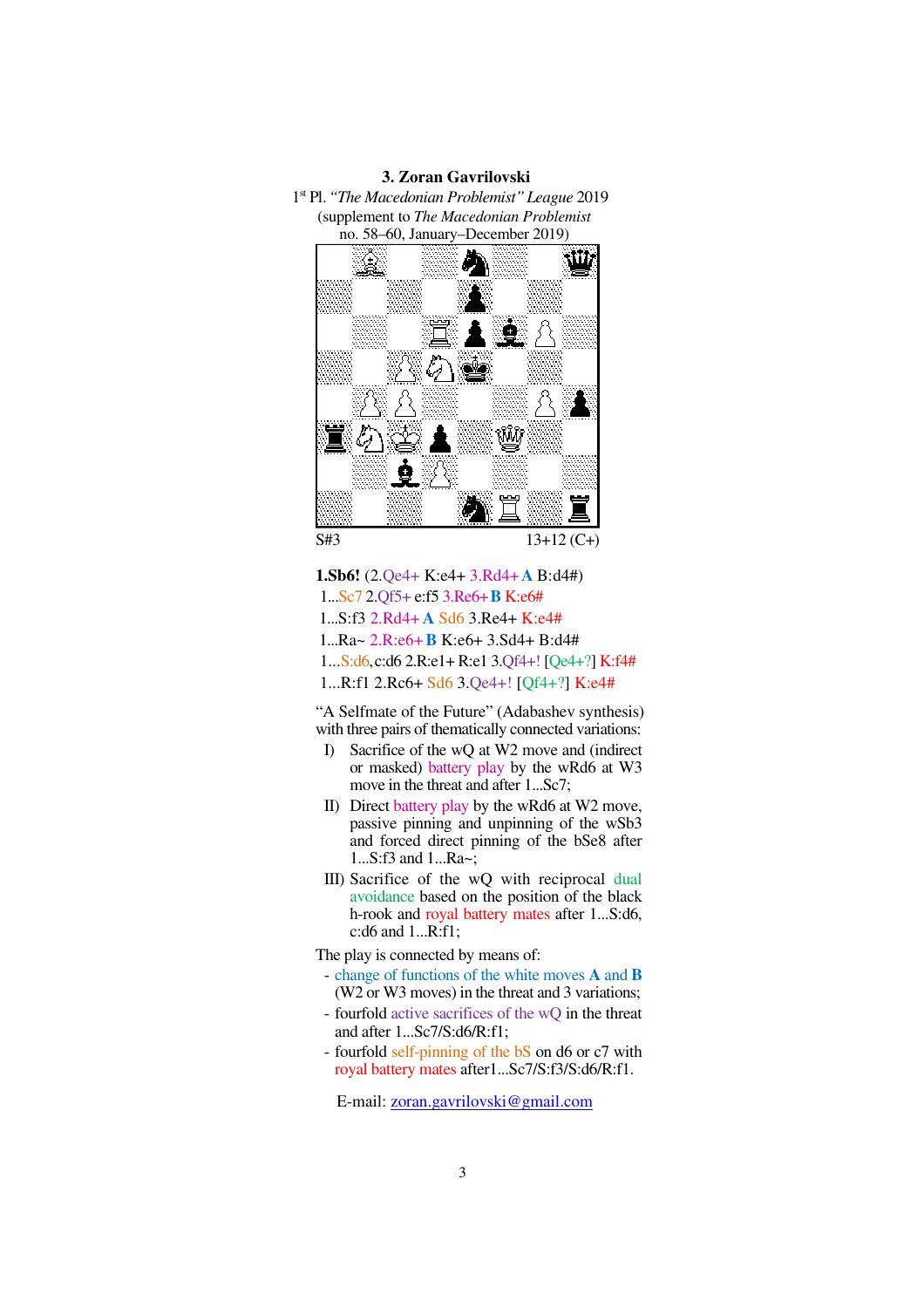

 1...S:d5 **x** 2.Se5+**A** R:e5 3.Qc3+ S:c3# 1...Re5 **y** 2.S:b4+**B** K:d4 3.Qe3+ R:e3# *1.B:a1?* (2.Se5+ **A** R:e5 3.Qe3+ R:e3#), 1...S:d5! **x** *1.Bc3?* (2.Se5+ **A** R:e5 3.Qe3+ R:e3#), 1...R:c6! **z 1.Bb2!** (2.Se5+ **A** R:e5 **y** 3.Qe3+ R:e3#) 1...Sbc2, Sac2 2.Sc(:)b4+**B** S:b4 3.Be4+ Q:e4# 1...R:d5 2.Qc4+! b:c4 3.Se5+ **A** R:e5#  $[2.Qb1+?Sbc2!3.Se5+R:e5+4.Re4!]$ 1...S:d5 **x** 2.Qb1+! Sac2 3.Sb4+**B** S:b4#

[2.Qc4+? b:c4! 3.Sb4+ Q:b4!]

1...R:c6 **z** 2.Bc4+ b:c4 3.Q:c4+ R:c4#

1...S:c6 2.Sb4+ S:b4 3.Be4+ Q:e4#

"Selfmate of the Future" with 3 pairs of variations:

- I) Sacrifices by wSc6 on e5/b4 at the white 2<sup>nd</sup> moves;
- II) Captures of wBd5 at B1 moves, sacrifices by wSc6 on e5/b4 at W3 moves, and reciprocal dual avoidance at W2 moves;

III) Captures of wSc6 at B1 moves & sacrifices by wBd5.

The play between the variations is connected by:

- black moves on the same squares  $(d5 \& c6)$ , line clearance and exchange of functions  $\overline{of}$  wB $\overline{d5}/w\overline{Sc6}$ (passively eliminated/sacrifice and *vice versa*);
- change of functions of the white moves **A** and **B**:  $2<sup>nd</sup>$  white moves in the threat and the  $1<sup>st</sup>$  variation; and 3<sup>rd</sup> white moves after the captures on d5 at B1 moves.

The set play includes 1 changed continuation with change of function of the move **A** in relation to the threat (Dombrovskis paradox), and 1 changed defence with transfer of the move **B** (W2 move in the solution).

The tries by the key piece have thematic refutations.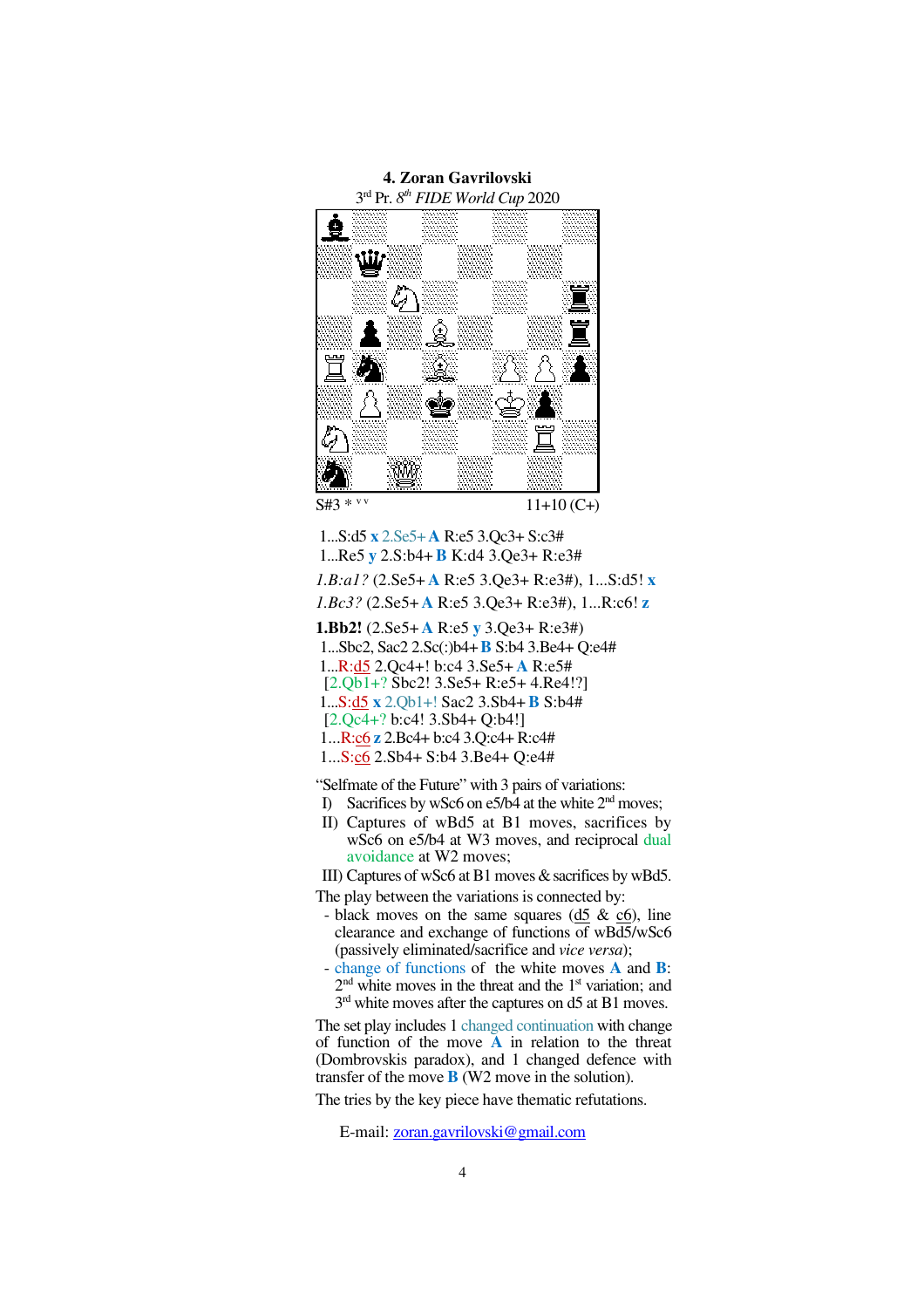## **5. Zoran Gavrilovski**

1 st Pl.*"The Macedonian Problemist"League* 2021 (supplement to *The Macedonian Problemist*  no. 66, September–December 2021)



1...Sf5+ 2.Q:f5+ R:f5#

**1.Qg6!** (2.Se6+ **A** R:e6+ 3.Qg5+**B** B:g5#) 1...Rf5+ 2.Qg5+**B** R:g5 3.Bg3+ **C** R:g3# 1...Q:e4 2.Bg3+ **C** K:f3+ 3.Qg4+ **D** Q:g4# 1...Q:c4 2.Qg4+ **D** Ke5 3.Qg3+**E** Rf4#

1...g1R 2.Qg3+**E** R:g3 3.Se6+ **A** R:e6#

A fivefold cycle of white moves in an economical setting with play on the same square (g3) by White and fivefold play on the g-file, including:

- fourfold play of the wQ on the g-file (including the key and 3 thematic moves); and
- four W2 moves on the g-file.

*Tourney judge Hans Gruber: "an ambitious theme and a breath-taking construction. This problem stands out against other presentations of a fivefold cycle of white moves by the magic focus on the g-file, in particular the play on the same square. ... The fresh impression is strengthened by the excellent key that all the sudden seems to invalidate the black battery, and by the vivid play offering flights to the black king in two variations.*"